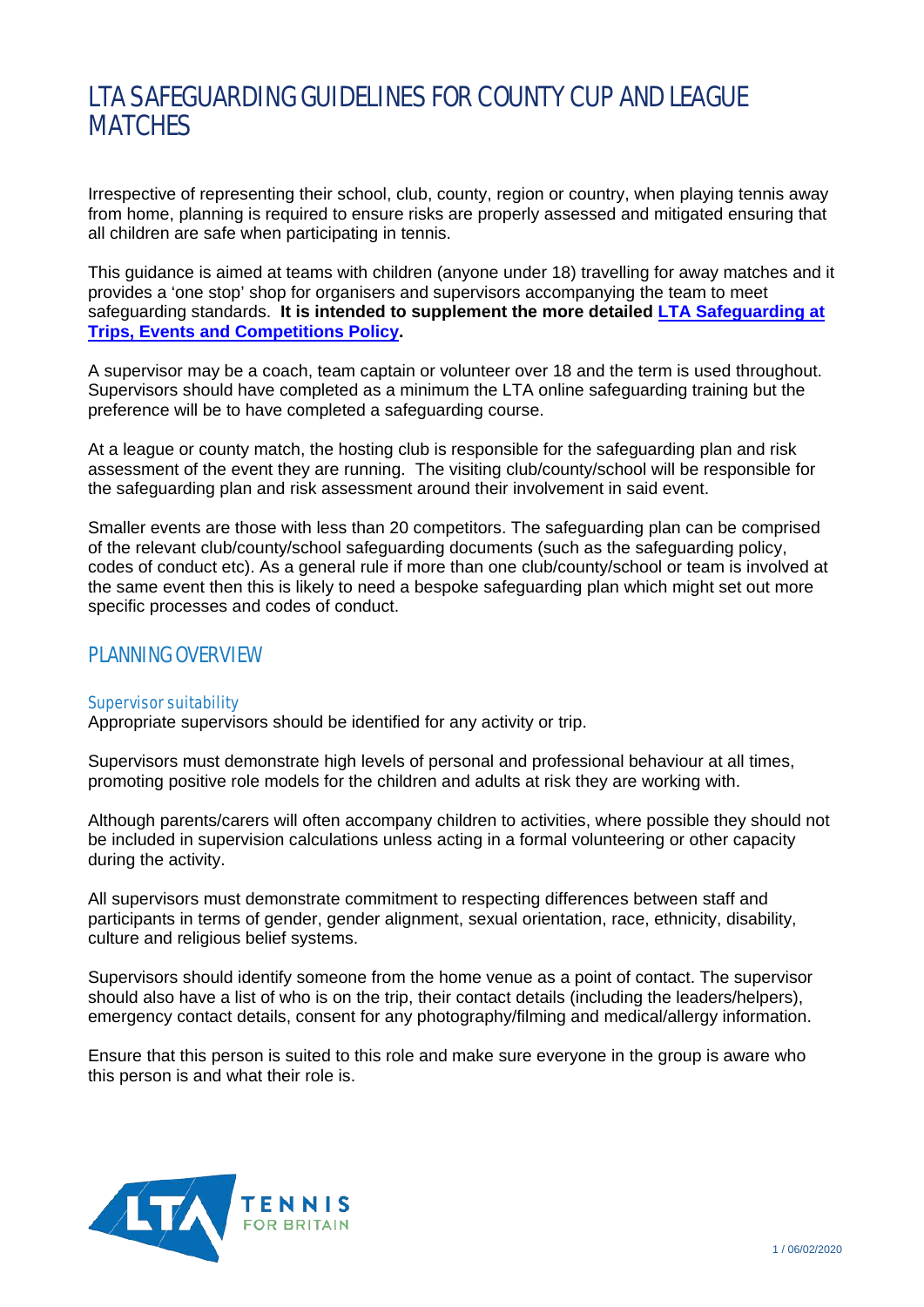#### Supervisors are to

Have primary responsibility for the behaviour, supervision and safeguarding of children during the activity or trip.

Provide a programme of activity, including departure and return dates and times. Generically the programme will state what you are doing, where you are going, the transport, accommodation plans and kit list along with mandated safeguarding and health and safety regulations to be applied.

Supervisors should communicate to parents/ carers and players details of the staff/volunteers, the club and any competition rules, expected Code of Conduct and future travel arrangements. It is recommended this is done in person so as to run through the trip's programme of events and to address any questions or concerns especially if it is their first trip away. This should include what to do if they feel unwell, worried or concerned and what is expected in terms of their behaviour.

#### Player Notification

Once a team has been selected, a nominated individual is to obtain the relevant consent and emergency contact details from the parents. On receipt – check the forms have been signed and keep them safely as per your privacy policy and in line with data protection principles.

#### Team strips and equipment.

Ensure all team equipment is appropriate and the juniors are always fully and appropriately dressed for example, wearing a t-shirt and shorts or skirt. Ideally, children shouldn't wear shirts or hats with their names on but this may be individual parental/child preference with school leaver type hoodies etc.

#### Adults-to-children ratios

Most tennis team events are based 4-6 children per team and despite the small numbers 2 adults supervisors are required for team supervision. For larger team numbers the ratios are:

- 2 adults for every 8 children aged 10 and under;
- 2 adults for every 10 children aged 11 and over.

Greater adult-to-child ratio may be required dependent on the needs of the children such as disability requirements or identified risks.

#### Gender

The gender of the supervisors should match the gender of the children. At least one of the supervising adults must be the same gender as the children unless this is not possible.

#### Religion/Cultural considerations

Supervisors should also be provided with knowledge of religious, cultural, language/diet (including fasting) needs of all players.

# **Transportation**

Coaches and other venue staff/volunteers must not be responsible for giving lifts to children on an informal or ad-hoc basis. Where transportation is formally required as part of a league or County match, coaches, team captains and other staff/volunteers may take on the driving responsibility to transport children to the event. In these circumstances, a minimum of 2 adults are to travel in the vehicle with any number of juniors, unless in an emergency situation.

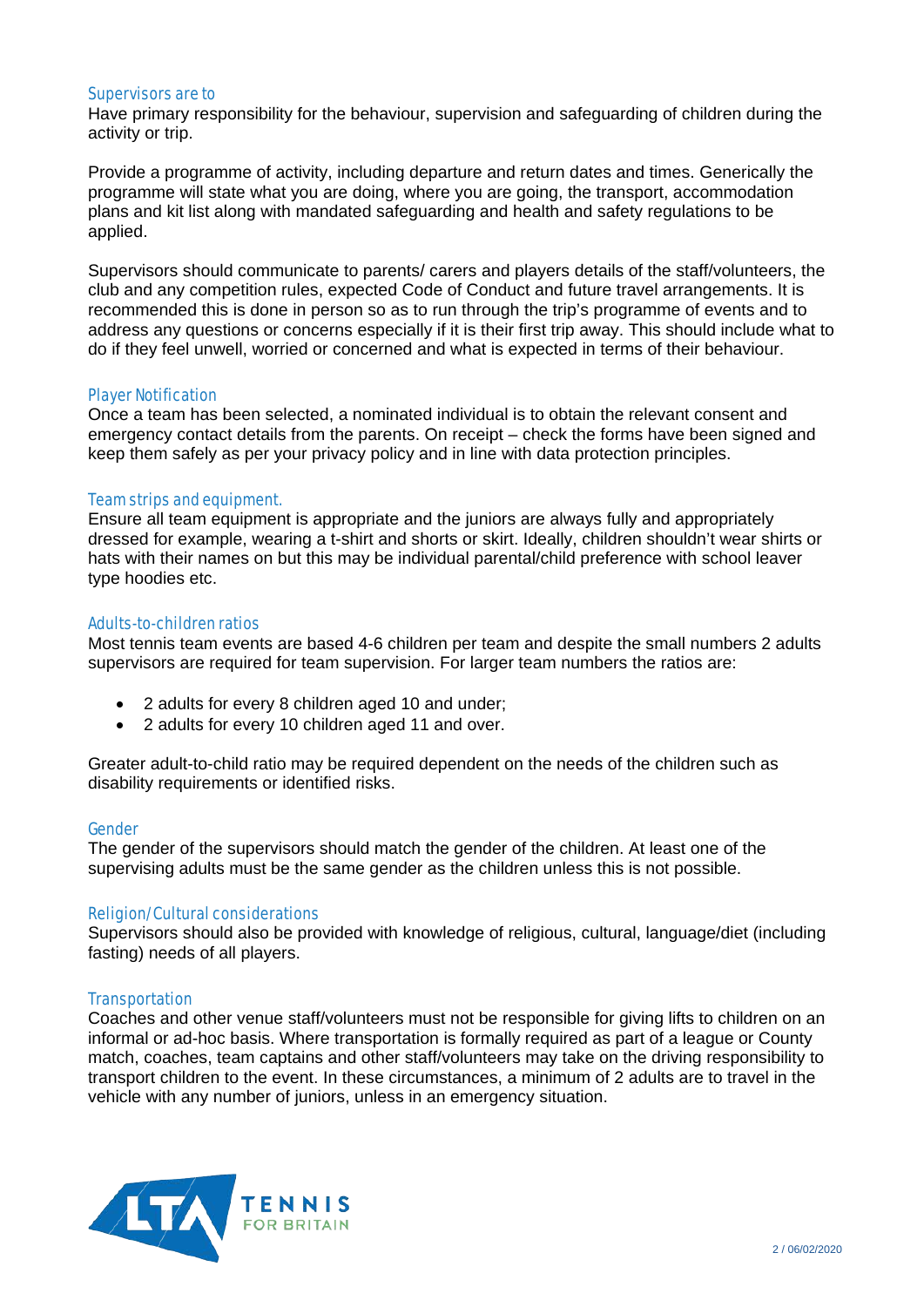Where transportation is not part of a venue organised trip, parents have a responsibility to ensure appropriate transport arrangements are made for their children and they may choose to make private arrangements with another adult (such as a family friend) to transport their child. In these circumstances, it is advisable to let the venue or supervisor know.

Where transportation is part of a venue/county organised trip, parents must be informed of the destination, reason for the journey and who the driver will be. Parents should return to the venue a completed Consent and Emergency Contact Form and the driver and supervisors should have a copy of this with them on the journey in case of emergencies.

# **Vehicles**

Drivers must have a valid UK driving licence, satisfactory DBS check (if applicable), MOT certificate, road tax and insurance. All travellers must comply with laws on the use of seatbelts and restraints. Children are to be seated in the back of the vehicle at all times.

Rest breaks are taken every two hours of driving and there is to be an established procedure in the event of a breakdown/emergency.

If transporting children in a mini-bus or bus, the driver must have the correct type of licence for this. Consideration should be given to the storage of luggage and not blocking access to exit routes.

# **Accommodation**

- Many 'chain' hotels (i.e. Premier Inn) allow children to stay in a room without an adult, as long as the adult is staying in the hotel (booking usually needs to be made with the hotel directly rather than online).
- Rooms on the same floor for all attendees should be requested.
- Hotels should be booked a minimum of 7 days prior to the trip taking place.
- Parents will be informed of the hotel details (including address and contact information) at least 7 days prior to the trip taking place.
- In the event that accommodation becomes unavailable prior to the commencement of the trip, suitable alternative similar accommodation should be sought and parents notified of this as soon as possible.
- In the event that accommodation becomes unavailable during the trip due to emergency or other unforeseen circumstances, seek to secure suitable alternative accommodation for players and staff in the first instance and then notify parents as soon as possible.
- Children of a similar age and the same sex can share a room as long as there are separate beds. Players who have turned 18 years old can share a room with younger players of a similar age and sex (an age gap of two years should be the maximum), assuming the players and their parents have consented to this arrangement.

Under no circumstances must a supervisor, coach or anyone else responsible for the running of the trip share a room with a child.

# **Checklist**

- $\Box$  Check if any other large events or groups staying at the hotel
- $\Box$  Correct bed types in each room check and check for any damage and report any issues
- Windows and doors are safe and secure
- $\Box$  No access to alcohol in the rooms
- $\Box$  Movie access is appropriate or, indeed, not available in the rooms and players cannot access inappropriate TV programmes
- $\Box$  Identify and show fire exits and emergency procedures

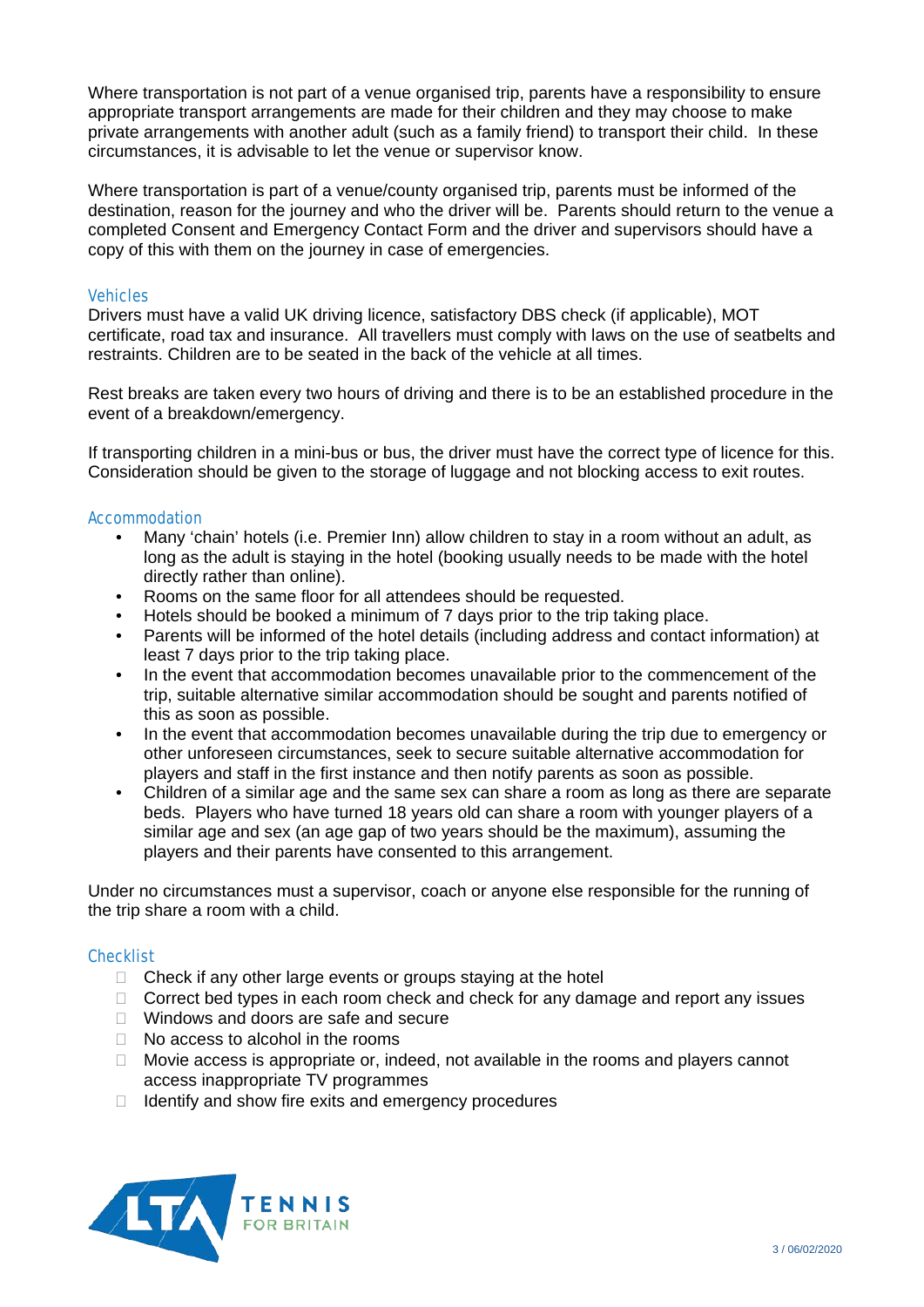- □ Safely store valuables and medicines
- $\Box$  Confirm and brief night-time security arrangements including secure parking
- $\Box$  Conduct room checks during the day and always keep the door open when completing a room check
- $\Box$  Room checks should always be completed by both supervisors in line with the following:
	- *They will be conducted by pairs of supervisors.*
	- *Knock before entering and ask if it is okay to enter*
	- *Explain the purpose of the room check - ask the children how they are and if everything is okay*
	- *Always wait until all children are fully dressed*
	- *Confiscate any illegal items immediately and explain possible consequences*

The hotel and its facilities should be considered as part of the trip planning and risk assessment (taking into account the needs and requirements of any disabled players), i.e. access to restaurants, pools, gymnasiums, TV/ games rooms, the internet and so on.

Consider if there is a social area for children and any additional supervision levels required, particularly during down time. Negotiate and inform the hotel staff about children leaving the premises. As a general rule, you should not allow youngsters (under 11s) unsupervised free time. You should always inform parents if there will be times when youngsters will be unsupervised.

Check if there are there any special dietary, medical or allergy needs. If you are in self-catering accommodation, supervisors will do the cooking and to agree the menu before you travel.

#### Medical Issues and Emergencies

There must always be a qualified first aider and up-to-date first aid kit with the team.

Supervisors should ensure the players are not carrying any injuries which would prevent them from safely competing.

Supervisors must know how to contact the emergency services.

If any of the group have a known medical condition, ensure that supervisors are aware of how to deal with potential situations. Assess if any children with additional health needs/disabilities require extra supervisors or bespoke training such as asthma medication/ diabetes management. If a player needs to be taken to hospital in an emergency, it is acceptable for one supervisor to transport the child where the other supervisor needs to stay with the remaining children.

#### Missing players

Ensure procedures are in place to provide clear guidance how supervisors should respond in these circumstances (see LTA Safeguarding at Events, Activities and Competitions for more details). When a child is reported missing, allow no more than 20 minutes before calling the police.

#### **Insurance**

LTA standard public liability insurance does not extend to events and trips. Counties and clubs will need to ensure the appropriate insurance cover is in place for the trip, (should include baggage, medical cover and emergency expenses).

Supervisors should be aware if County and Club insurance covers public, civil liability and personal accident including any non-event activities.

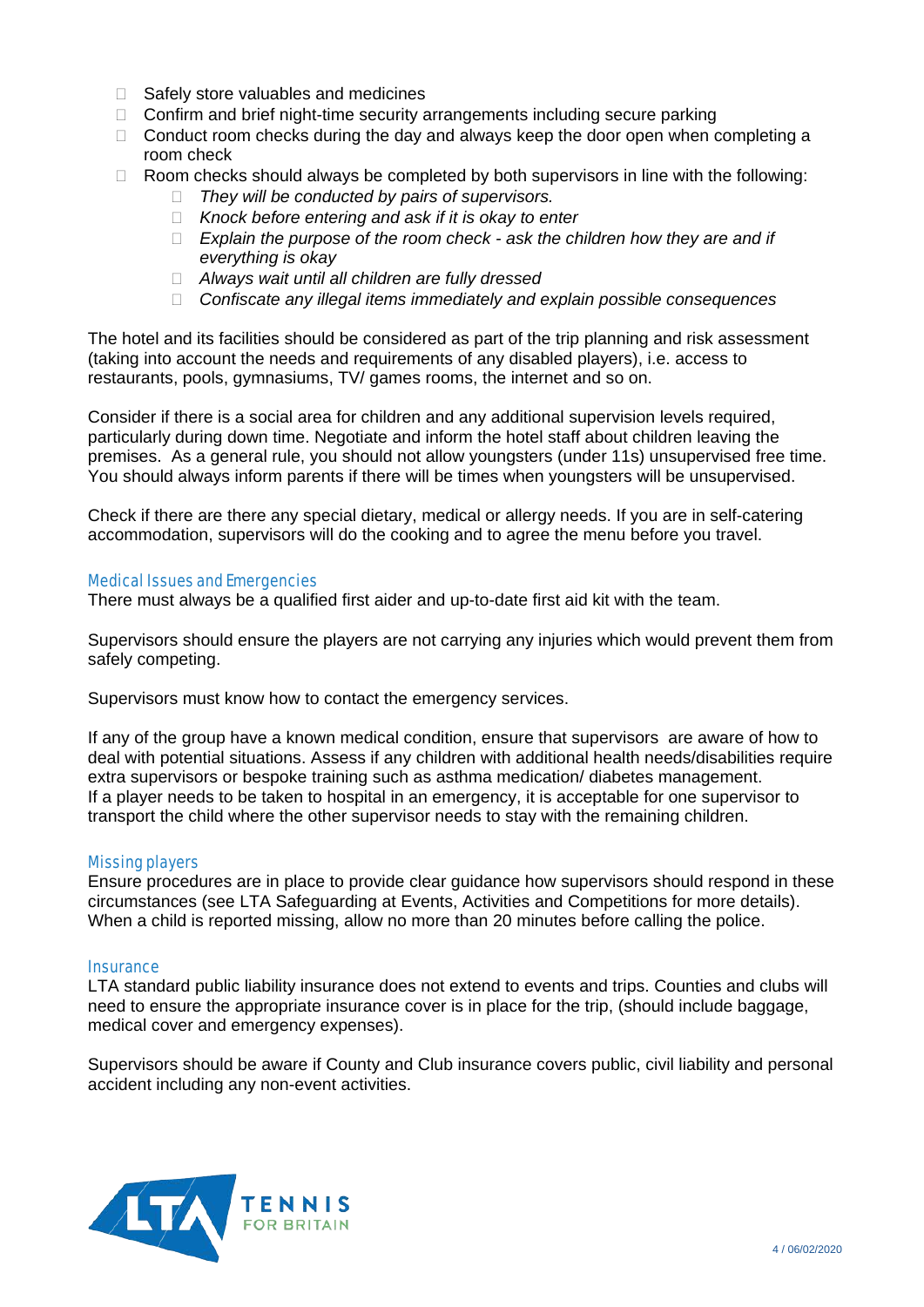# DBS

Anyone who is responsible for children (on behalf of the club/county/school) needs an LTA DBS check (see appendix i) that is less than three years old.

Parents do not require a DBS check if they are supervising their own child on a trip. However, if a parent has been asked by the club/county association to take on a specific role which involves them working with children, then a DBS check is required.

It is strongly recommended that the LTA DBS eligibility flowchart (next page) is utilised to assess if a role requires a DBS check or not.

If a group of parents have made a private arrangement for one of them to transport/supervise all of their children, a DBS check is not required (due to the fact that it is a private arrangement).

If someone is working with children on average once a month on an on-going basis, it is recommended that a DBS check is obtained.

# Confidential Information

Supervisors should keep any data safe while on the trip, i.e. consent forms, next of kin details, medical notes provided by parents and emergency contact numbers and room lists.

# THE VENUE

Supervisors should ensure they have copies of the home venue's safeguarding policies, procedures and risk assessments (and have shared theirs) with the home venue. Supervisors must adhere to these procedures and ensure the detail and controls in the home venue's risk assessment are met.

# Toilets and changing rooms

All LTA registered venues are required to have their own policy on the use of changing rooms. Supervisors should check this policy in advance to ensure both they and the hosting venue can comply with it. If this is not possible, clubs/counties/schools may decide that it is more practical for players to come to the venue already changed, wearing suitably warm clothing e.g. tracksuits, and change and shower back at the accommodation. As a general rule, supervisors should not enter the changing rooms/toilet and should remain outside (close by) until the child is finished.

- Encourage bigger groups to take a comfort break together. If the group has children of mixed genders, there should be at least one supervisor of each gender supervising visits to the toilet.
- Mobile phones and other electronic devices must not be used in changing rooms. Anyone observed taking photos or videos in the changing area should be immediately reported to the venue management and police as appropriate.
- Where no changing facilities are available children, parents and travelling teams/players will be made aware prior to the game and advised to make alternative arrangements and to take appropriate additional clothing e.g. tracksuits etc

# Other onsite facilities

As part of the planning for the event, supervisors should ascertain details of the facilities at both the hosting venue and accommodation (i.e. gym, swimming pool etc.). These should be accounted for in the risk assessment and rules around player usage put in place.

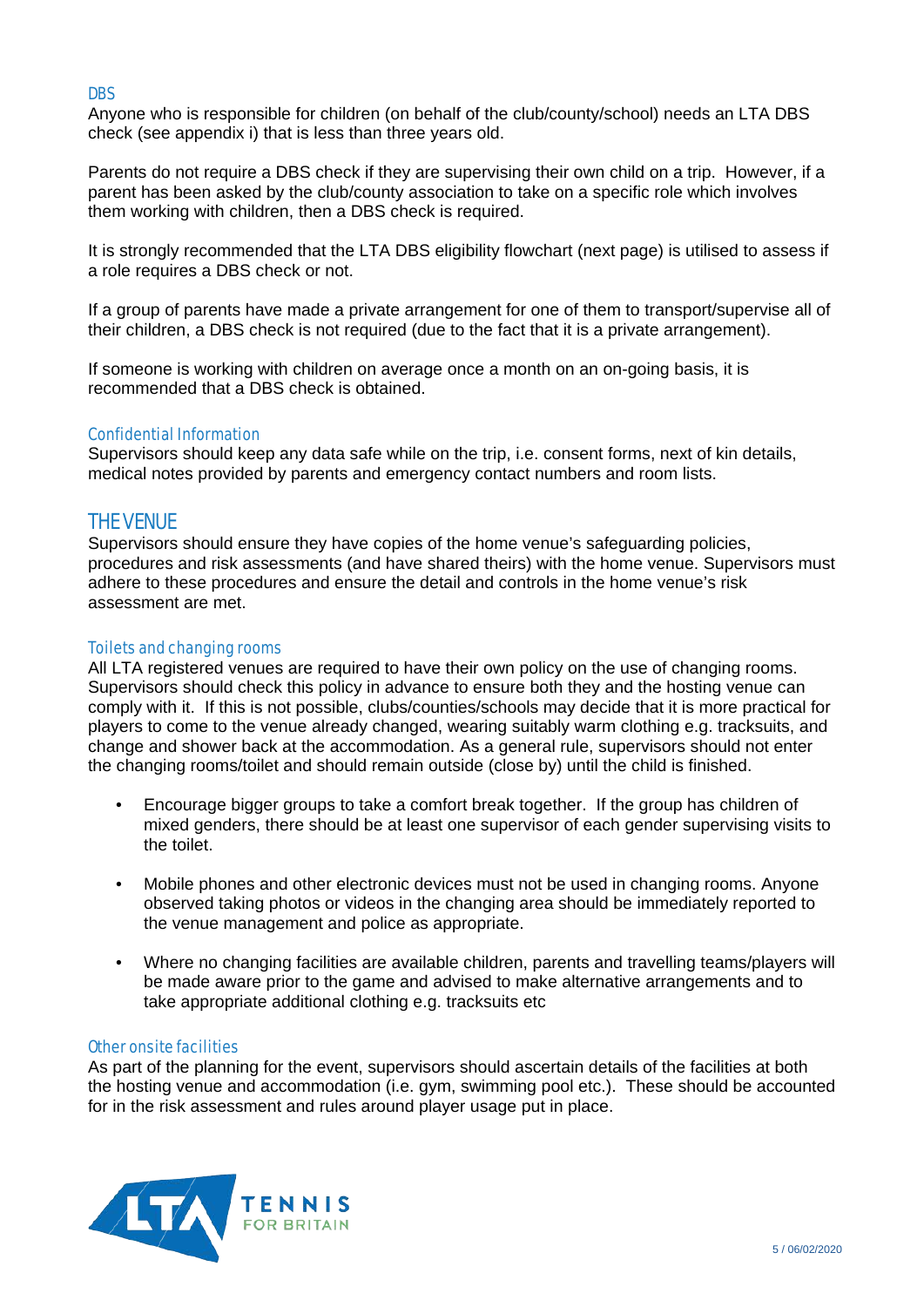# Social media, mobile phones and the internet

E-technology, mobile phones, tablets/electronic devices, social media, use of film and photography and access to the internet can be an integral part of larger events and it can be expected that children may have access to some or all of these.

Clubs/counties/schools should have an [online safety and communication policy](https://www.lta.org.uk/globalassets/about-lta/safeguarding/county-standards/online-safety-and-communication-policy.docx) and an [acceptable](https://www.lta.org.uk/globalassets/about-lta/safeguarding/county-standards/acceptable-use-statement-for-internet-and-social-media-use.docx)  [use statement for internet and social media](https://www.lta.org.uk/globalassets/about-lta/safeguarding/county-standards/acceptable-use-statement-for-internet-and-social-media-use.docx) which is adhered to by all staff, volunteers and children.

# Photography and filming

The [LTA Photography Policy](https://www.lta.org.uk/globalassets/about-lta/safeguarding/lta-photography-policy-final.pdf) applies to all LTA Staged Competitions (all tennis competitions and tournaments that are organised and delivered by the LTA).

This policy also sets out guidelines for other tennis venues and organisations running tennis competitions on behalf of the LTA and which is further supported by the [Photography and Filming](https://www.lta.org.uk/globalassets/about-lta/safeguarding/county-standards/photography-and-filming-best-practice-guidance.docx)  [Best Practice Guidance.](https://www.lta.org.uk/globalassets/about-lta/safeguarding/county-standards/photography-and-filming-best-practice-guidance.docx)

# Return Trip and Late Collection

Where possible supervisors can confirm with parents/carers that they are on time for the arrival at the pre-arranged designated pick up point.

The pick up point should be well lit, secure and a public place preferably linked to the club or sport centre or agreed suitable venue.

# Late collection

Clubs and supervisors should not be responsible for transporting children in the event of late collection other than in the case of an emergency.

If late collection occurs:

- Ensure that 2 supervisors stay with the child if possible at the pick-up point.<br>• Do not send the individual home with anyone else unless you have parental
- Do not send the individual home with anyone else unless you have parental consent.

If collection fails to occur:

- Try and make contact with the parent/carer to find out what is happening
- If contact cannot be made ask the child if they have any alternative contact details for their parent. If unsuccessful, ask the child if there are any other family members who could collect them
- If unsuccessful and it is not appropriate to take the child home (for example, there is no-one at home), contact should be made with the Police on 101